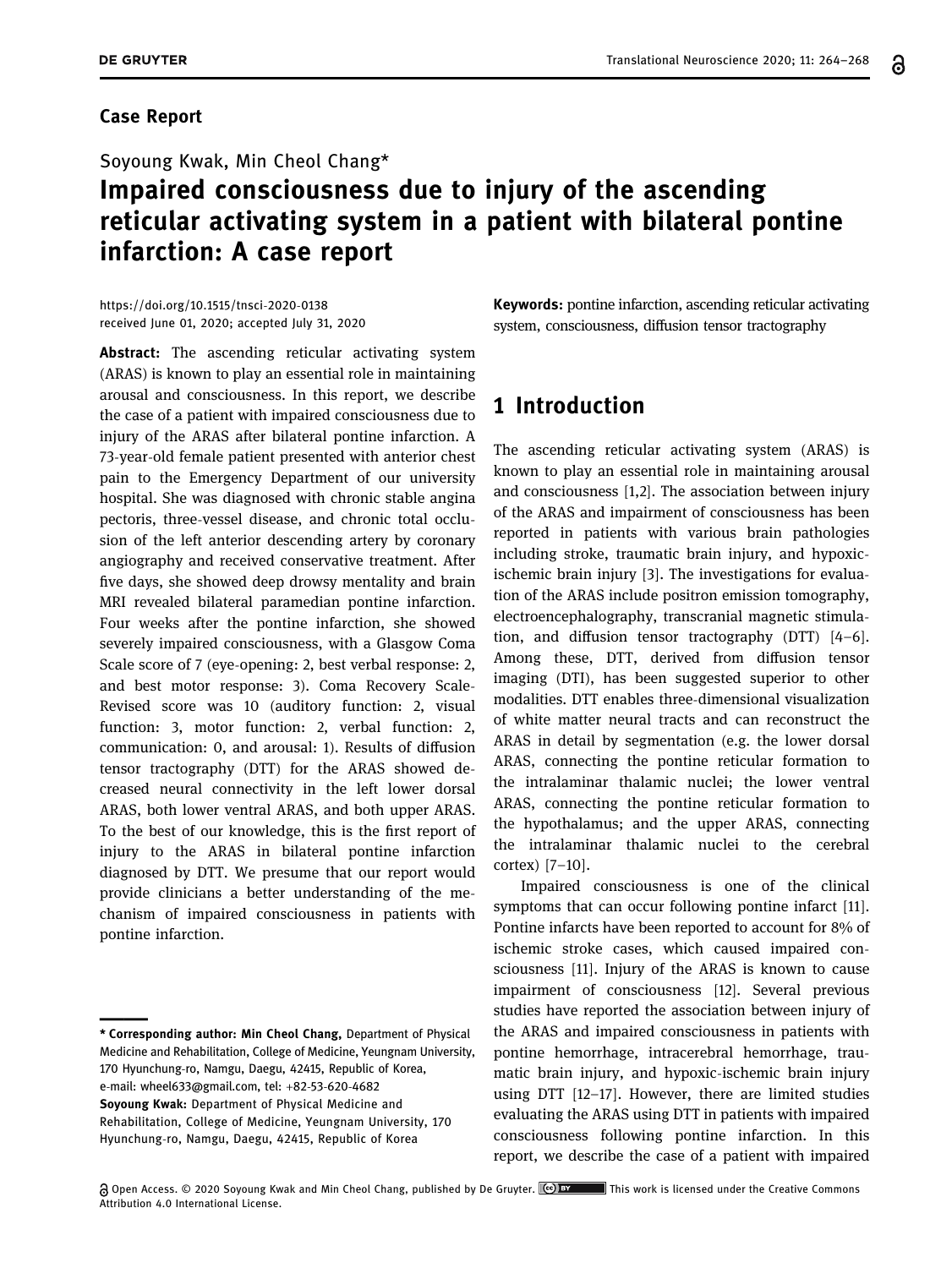consciousness and injury of the ARAS after bilateral pontine infarction.

### 2 Patients and methods

#### 2.1 Case report

A 73 year-old female presented with anterior chest pain to the Emergency Department of our university hospital. She had chronic hypertension for 20 years and diabetes mellitus for 5 years. Her medications included aspirin 100 mg daily, clopidogrel 75 mg daily, ezetimibe 10 mg/ rosuvastatin 20 mg daily, nifedipine 30 mg daily, telmisartan 40 mg, citagliptin phosphate 64.25 mg/Metformin 500 mg twice a day, and glimepiride 2 mg daily, but she did not take them regularly. On admission, blood pressure was 140/80 mmHg, pulse rate was 74 beats/ min and she was fully conscious and did not show any neurologic deficits on physical examination. She was diagnosed with chronic stable angina pectoris, threevessel disease, and chronic total occlusion of the left anterior descending artery by coronary angiography (CAG). Percutaneous coronary intervention was tried, but failed. Blood pressure, pulse rate, body temperature, and respiratory rate were stable, and she was transferred to the coronary care unit (CCU) for close observation. No life support such as oxygen supply, ventilator support, cardiopulmonary resuscitation, defibrillation, or left ventricular assist device was required, and the patient was able to intake foods orally. From the first day of CCU stay, she had been diagnosed with hyperactive delirium showing disorientation to time and place, restlessness, calling out, sleep disturbance, irritability, and refusal to cooperate with care, and quetiapine 12.5 mg was started and escalated to 25 mg twice a day. 5 days after CAG, she showed a deep drowsy mentality and could not obey a command and was seen by a neurologist. The motor function of the patient was checked to be Grade 4 or above in all extremities by the Medical Research Council (MRC) Scale for muscle strength, and the extraocular movement appeared normal. Brain magnetic resonance imaging taken on the same day revealed bilateral paramedian pontine infarction ([Figure 1a](#page-2-0)). She was transferred to the Neurology Department and underwent conservative treatment; during this period, the neurological symptoms remained stable without any progression. 4 weeks after the onset of pontine infarction, she was transferred to the Department of Physical Medicine and Rehabilitation. She showed severe impairment of consciousness, with a Glasgow Coma Scale score of 7 (eye-opening: 2; best verbal response: 2; and best motor response: 3) and Coma Recovery Scale-Revised score of 10 (auditory function: 2; visual function: 3; motor function: 2; verbal function: 2; communication: 0; and arousal: 1) on the day of the transfer to our department. Her motor function was checked to be grade 4 in all extremity by MRC scale for muscle strength and could not eat orally because of drowsy mentality.

Informed consent: The patient's daughter had provided signed, informed consent for publication of the patient's information.,

Ethical approval: The institutional review board of the university hospital approved the study protocol. The research related to human use has been complied with all the relevant national regulations, institutional policies, and in accordance with the tenets of the Helsinki Declaration, and it has been approved by the authors' institutional review board or equivalent committee.

#### 2.2 Methods

DTI was performed four weeks after the onset of pontine infarction using a 6-channel head coil on a 1.5 T Philips Gyroscan Intera with single-shot, spin echo-planar imaging. Imaging parameters were as follows: acquisition matrix =  $96 \times 96$ , reconstructed to matrix  $192 \times 192$ , field of view =  $240 \times 240$  mm<sup>2</sup>, TR = 10.398 ms, TE = 72 ms, parallel imaging reduction factor  $= 2$ , EPI factor  $=$ 59,  $b = 1,000 \text{ s/mm}^2$ , and slice thickness = 2.5 mm. The Oxford Center for Functional Magnetic Resonance Imaging of the Brain Software Library (FSL v 5.0, [www.](http://www.fmrib.ox.ac.uk/fsl) [fmrib.ox.ac.uk/fsl](http://www.fmrib.ox.ac.uk/fsl)) was used to analyze DTI data (streamline samples: 5,000, step length: 0.5 mm, and curvature threshold: 0.2). Eddy current correction was applied to correct the head motion effect and image distortion. To reconstruct the ARAS, which plays an essential role in maintaining arousal and consciousness, the regions of interest were the pontine reticular formation at the level of trigeminal nerve entry zone and intralaminar thalamic nucleus at the level of the commissural plane for the lower dorsal ARAS [[7](#page-3-5)], pontine reticular formation at the mid-pons level where the trigeminal nerve is seen and hypothalamus including the mammillary body, which was identified by the optic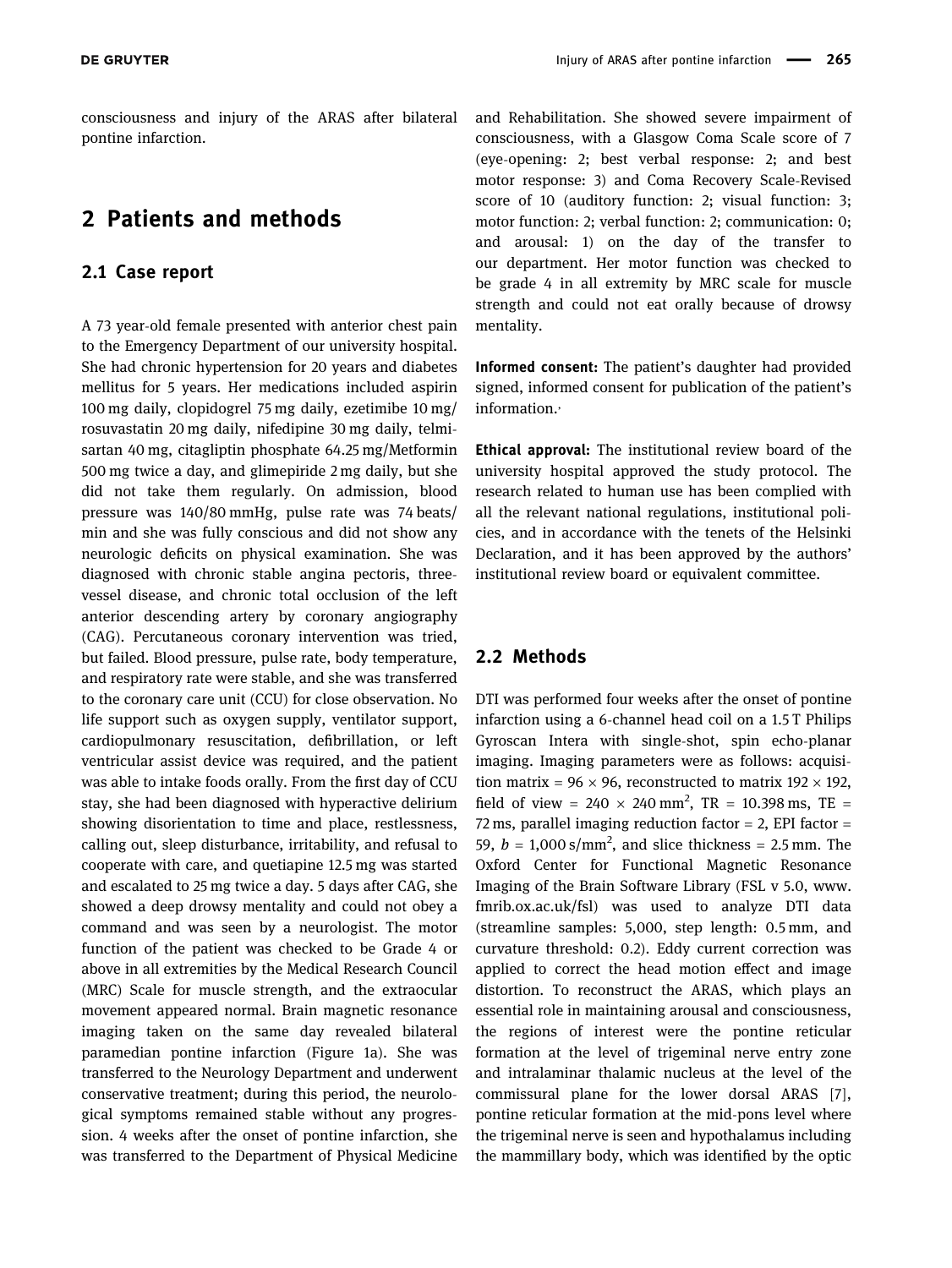<span id="page-2-0"></span>

Figure 1: (a) Brain magnetic resonance images taken four weeks after the onset of pontine infarction showing bilateral leukomalatic lesion in the pons. (b) Results of DTT of the ARAS. Impaired neural connectivity (magenta arrows) in the left lower dorsal ARAS (the left lower dorsal ARAS [orange colored tract] is thinner), both lower ventral ARAS (the lower ventral ARAS was not reconstructed in both hemisphere) and both upper ARAS (decreased neural connectivity to each cerebral cortex in both hemispheres: the right hemisphere (sky blue-colored tract)-no neural fibers reached the dorsolateral prefrontal cortex, orbitofrontal cortex, and posterior parietal cortex, and the left hemisphere (yellow-colored tract)-no neural fibers were connected to the orbitofrontal cortex) are noticed compared to a normal subject (73 year-old woman).

tract (anterior boundary) and mammillary body (posterior boundary) on the upper midbrain level for the lower ventral ARAS [[8](#page-3-6)], and intralaminar thalamic nucleus at the level of inter-comissural plane between the anterior and posterior commissures to the cerebral cortex, namely, the medial prefrontal cortex (Brodmann area 32), dorsolateral prefrontal cortex (Brodmann area 8, 9, and 46), ventrolateral prefrontal cortex (Brodmann area 44, 45, and 47), orbitofrontal cortex (Brodmann area 10, 11, 12, and 47), premotor cortex (Brodmann area 6), primary mortor cortex (Broddman area 4), primary somatosensory cortex (Brodmann area 1, 2, and 3), and posterior parietal cortex (Brodmann area 5 and 7) for the upper ARAS [[9](#page-4-4)]. Results of DTT for three portions of the ARAS in the patient were compared with those of a healthy subject, who was a 73 year-old woman with no history of the neurologic or psychologic disease. The neural connectivity in the left lower dorsal ARAS, both lower ventral ARAS, and both upper ARAS was impaired on DTT ([Figure 1b](#page-2-0)).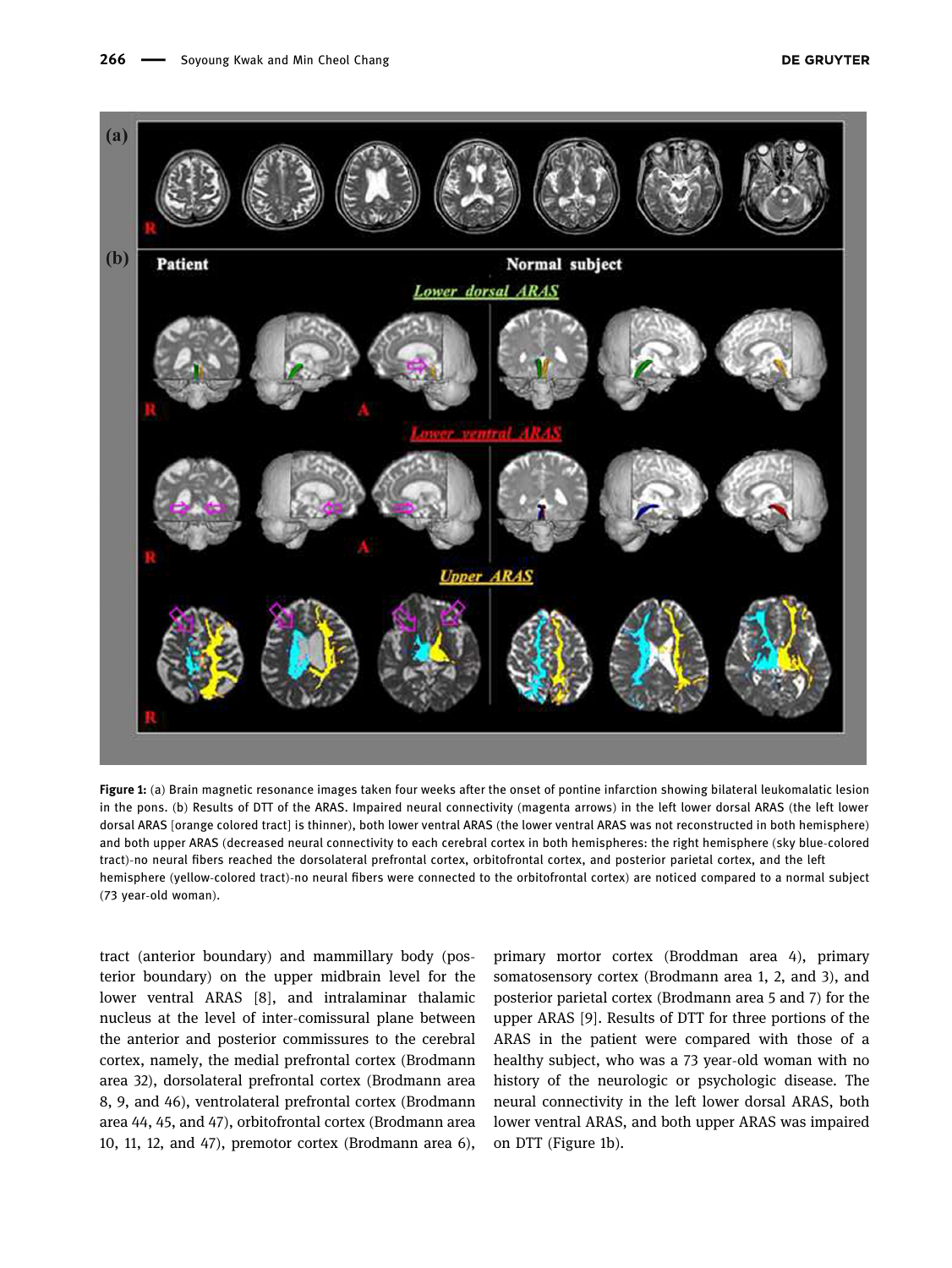## 3 Discussion

In the current study, three portions of the ARAS in a patient with impaired consciousness after bilateral pontine infarction were examined using DTT. Three portions of the ARAS were injured in both hemispheres: the lower dorsal ARAS – narrowing in the left side compared to the right and that of a normal subject, the lower ventral ARAS – non-reconstruction on both sides, and the upper ARAS – decreased neural connectivity to the right prefrontal cortex, right basal forebrain, and both basal ganglia and thalami. Impaired neural connectivity of the left lower dorsal ARAS, both lower ventral ARAS, and both upper ARAS revealed by DTT might be associated with impaired consciousness of the patient.

The ARAS mainly originates from the reticular formation of the brainstem and spreads to the cerebral cortex via projections through the thalamus and hypothalamus, which conveys impulses related to wakefulness and arousal [[18](#page-4-5)]. Therefore, extensive damage of the ARAS following bilateral pontine infarction in our patient seems to have attributed to impairment of consciousness.

Elucidation of the exact brain structures that are responsible for the impairment of a patient who requires rehabilitation after brain injury is important because it can provide useful information about the extent of neural injury, potential for recovery, and possible targets for intervention (e.g. neurostimulation using transcranial direct current stimulation or repetitive transcranial magnetic stimulation) [[19,](#page-4-6)[20](#page-4-7)]. However, the ARAS cannot be clearly discriminated from adjacent structures using conventional brain MRI, functional neuroimaging techniques, electrophysiological methods, and MR spectroscopy because it contains many axonal fascicles projecting in different directions [[21](#page-4-8)]. The recent development of DTT has enabled three-dimensional visualization and evaluation of the ARAS in the living brain.

Several previous studies have identified an association between the injured ARAS and impaired consciousness in different brain pathologies, including intracerebral hemorrhage, cerebral infarction in the bilateral thalamus and midbrain, traumatic brain injury, and hypoxic-ischemic brain injury [[12](#page-4-2)–[17](#page-4-3)]. However, no study has reported on the injury of the ARAS in bilateral pontine infarction. It has long been known that bilateral lesion in the pontine tegmentum can lead to the impairment of consciousness by hindering the function of the ARAS [[21](#page-4-8)].

In conclusion, we demonstrated extensive disruption of the ARAS after bilateral pontine infarction using DTT, which seems to result in impaired consciousness in our patients. To the best of our knowledge, this is the first report to elucidate the injury of the ARAS in bilateral pontine infarction using DTT. However, because this is a single case report, further studies with a larger number of patients and follow-up data are needed to better understand the association between injury of the ARAS and impairment of consciousness, prognosis, and plan an appropriate rehabilitation strategy for this condition. In addition, further studies including other brain pathologies are needed to identify probable differences in the severity and/or prognosis of impaired consciousness based on the injured segments of the ARAS and pathogenic mechanism (e.g. cerebral infarction, intracerebral hemorrhage, traumatic brain injury, or hypoxicischemic brain injury).

Conflict of interest: The authors state no conflict of interest.

Funding: This work was supported by the 2019 Yeungnam University Research Grant.

### References

- <span id="page-3-0"></span>[1] Paus T. Functional anatomy of arousal and attention systems in the human brain. Prog Brain Res. 2000;126:65–77.
- <span id="page-3-1"></span>[2] Zeman A. Consciousness. Brain. 2001;24:1263–89.
- <span id="page-3-2"></span>[3] Eapen BC, Georgekutty J, Subbarao B, Bavishi S, Cifu DX. Disorders of consciousness. Phys Med Rehabil Clin N Am. 2017;28:245–58.
- <span id="page-3-3"></span>[4] Laureys S, Faymonville ME, Luxen A, Lamy M, Franck G, Maquet P. Restoration of thalamocortical connectivity after recovery from persistent vegetative state. Lancet. 2000;355:1790–1.
- [5] Zou Q, Wu X, Hu J, Tang W, Mao Y, Zhu J, et al. Longitudinal recovery of local neuronal activity and consciousness level in acquired brain injury. Hum Brain Mapp. 2017;38:3579–91.
- <span id="page-3-4"></span>[6] Rosanova M, Gosseries O, Casarotto S, Boly M, Casali AG, Bruno MA, et al. Recovery of cortical effective connectivity and recovery of consciousness in vegetative patients. Brain. 2012;135:1308–20.
- <span id="page-3-5"></span>[7] Yeo SS, Chang PH, Jang SH. The ascending reticular activating system from pontine reticular formation to the thalamus in the human brain. Front Hum Neurosci. 2013;7:416.
- <span id="page-3-6"></span>[8] Jang SH, Kwon HG. The ascending reticular activating system from pontine reticular formation to the hypothalamus in the human brain: a diffusion tensor imaging study. Neurosci Lett. 2015;94:250–3.